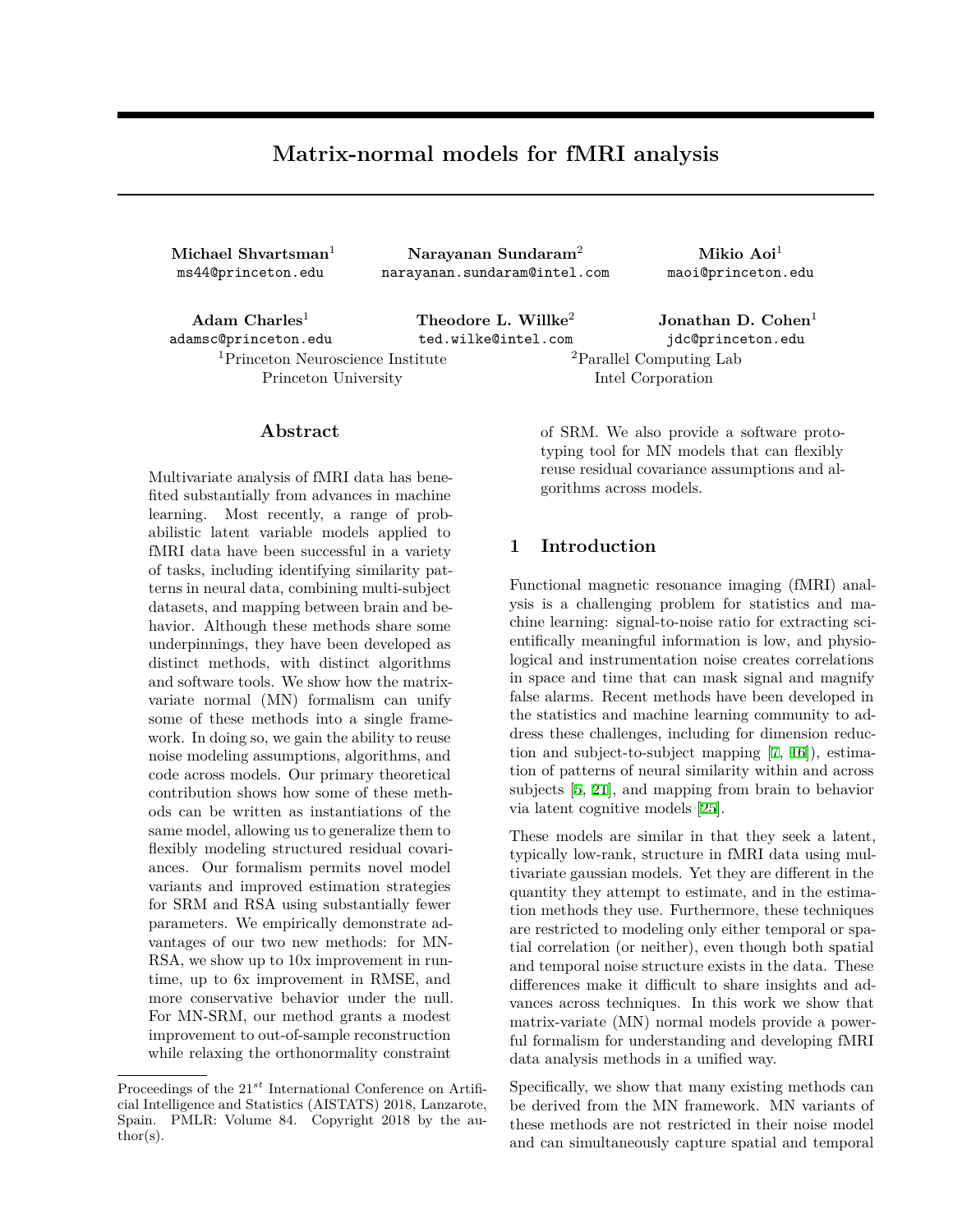noise. Furthermore, the shared mathematical structure enables the creation of an MN development software framework that admits flexible swapping between various covariance models—a task that otherwise involves substantial engineering effort.

In addition to showing the formal connection between existing methods, we also use the formalism to develop two novel analyses, MN-RSA and MN-SRM. MN-RSA outperforms the previous a state-of-the-art method in both speed and accuracy, and MN-SRM method improves on SRM in reconstruction accuracy.

Our contributions are as follows:

- 1. Motivation for MN models as a unifying mathematical model for fMRI analysis, illustrating its wide applicability with examples from both regression (via RSA) and factor analysis (via SRM).
- 2. A toolkit for developing MN models using Tensorflow [[1\]](#page-8-4), and implementations of RSA and SRM variants that can model both spatial and temporal covariance. ([§4](#page-3-0)).
- 3. An expectation-conditional-maximization (ECM) algorithm for fitting MN-SRM, which removes the orthonormality constraint of SRM and in which the number of parameters does not scale with the number of subjects, unlike SRM (§[4\)](#page-3-0).
- 4. Demonstration that MN-RSA is approximately an order of magnitude faster than the previous state of the art method, can be up to 6x more accurate at SNRs as low as 0.08 and thousands of voxels, and is most conservative under the null hypothesis.
- 5. Demonstration that MN-SRM can improve on SRM performance in terms of reconstruction (§[5\)](#page-4-0).

The remainder of the paper is organized as follows: we discuss background and related work in §[2.](#page-1-0) [§3](#page-1-1) provides motivation for our formalism, and derives MN-RSA and MN-SRM. §[4](#page-3-0) discusses our software implementation and the challenges involved therein. We show the results of our experiments in §[5](#page-4-0) and conclude in §[6](#page-6-0) with some discussion as to how other cutting edge analyses fall into our framework.

# <span id="page-1-0"></span>**2 Background**

fMRI uses the magnetic properties of oxygenated blood to measure blood flow in the brain as a proxy for neural computation. fMRI data exhibits temporal and spatial correlations due to blood flow dynamics, acquisition constraints, and the spatially distributed

temporally evolving mental computation itself. With computational and theoretical advances, Multi-Voxel Pattern Analysis (MVPA; [17\)](#page-8-5) has leveraged successes in machine learning for decoding more sophisticated representations and processes from fMRI data. A number of recent analyses pipelines have relied on gaussian latent variable models due to their wide applicability and computational tractability. We focus on two here – SRM and RSA – due to their wide use and broad applicability, though we treat two additional models in the supplementary material.

# **2.1 Representational Similarity Analysis (RSA)**

The goal of RSA [[13,](#page-8-6) [14,](#page-8-7) [29\]](#page-9-1) is to use distances between correlations or other (dis)similarity metrics between responses to stimuli in the fMRI dataset to theoretically predicted distances. Due to the isomorphism between correlation and regression, the standard RSA estimator is biased when applied to within-run data, but the state of the art empirical Bayes method based on maximum marginal likelihood (BRSA) mitigates this particular bias [\[5](#page-8-2)].

#### **2.2 Shared response mapping**

A challenge in analyzing grouped data (e.g. coming from multiple subjects) is that while we expect subjects to have similar mental responses to a given stimuli, these responses may be idiosyncratically realized in the neural signal. For classification-based decoding and other discriminative analyses that fall under the rubric of MVPA, managing this is called the hyperalignment problem. Hyperalignment models project all subjects into a shared space that is used for analysis. SRM [[7\]](#page-8-0) is one recent factor-analytic hyperalignment method that linearly projects all subjects' data into a shared, low-dimensional functional timecourse. SRM can also be used for feature selection to enable state of the art decoding performance.

# <span id="page-1-1"></span>**3 Matrix Normal Models for fMRI**

Conventional multivariate fMRI analysis methods choose whether to model noise covariance in space or in time, while assuming independence in the other dimension, an assumption violated in real fMRI data as noted above.

MN models, also known as kronecker-separable covariance models, provide a formalism addressing the problem of multivariate data analysis [e.g. [3](#page-8-8), [28\]](#page-9-2). The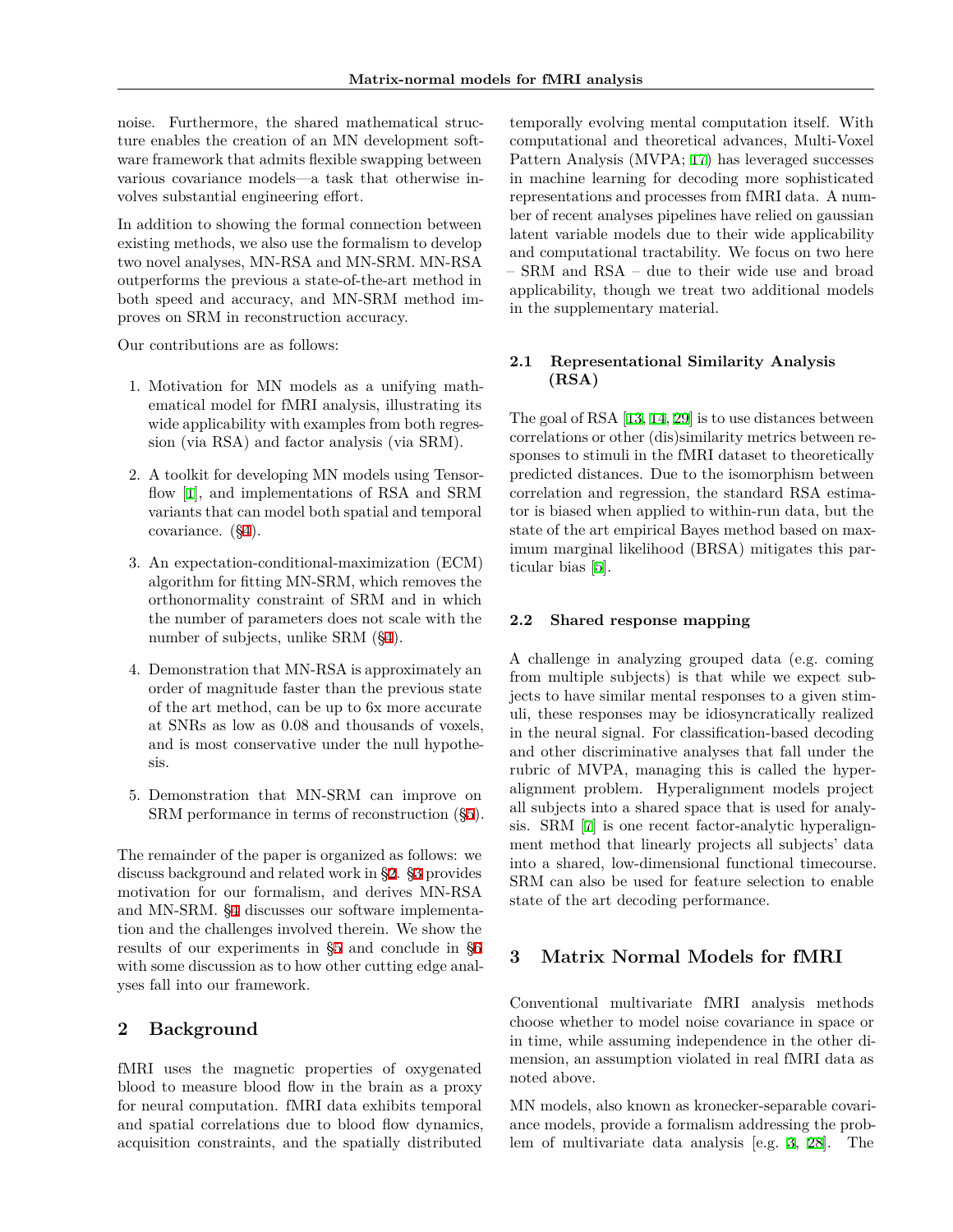matrix-normal distribution is defined as:

$$
\mathbf{X} \sim \mathcal{MN}_{mn}(\mathbf{M}, \mathbf{R}, \mathbf{C})
$$
 (1)

$$
\log p(\mathbf{X} \mid \mathbf{M}, \mathbf{R}, \mathbf{C}) = -2\log mn - m\log|\mathbf{C}| \tag{2}
$$

$$
- n \log |\mathbf{R}| - \text{Tr} \left[ \mathbf{C}^{-1} (\mathbf{X} - \mathbf{M})^{\top} \mathbf{R}^{-1} (\mathbf{X} - \mathbf{M}) \right].
$$

The intuition behind the kronecker separability is that if  $Y \sim \mathcal{MN}(M, R, C)$  then vec $(Y) \sim \mathcal{N}(vec(M), C \otimes$ **R**), where *⊗* is the kronecker product operator and vec is the vectorization operator. In the case of fMRI, a kronecker-separable covariance assumes that spatial covariance is the same at every time, and temporal covariance is the same for every voxel. The covariance between any two voxels at two times is a product of their space and time covariance.

In this section, we show how the popular representational similarity analysis (RSA; Cai et al. [5](#page-8-2), Kriegeskorte [14](#page-8-7)) and shared response mapping (SRM; Chen et al. [7\)](#page-8-0) methods in neuroimaging can be written as matrix-normal models. We perform similar derivations for intersubject functional connectivity (ISFC; Simony et al. [21\)](#page-8-3) and joint modeling (JM; Turner et al. [25](#page-9-0)) in the supplement. We begin with RSA [[14\]](#page-8-7). Standard correlation-based RSA estimates stimulus-by-stimulus distances in brain activity space. If the distance matrix is a correlation matrix, this process is equivalent to encoding the predicted process model components (e.g. Markov states for reinforcement learning, or neural network activations) in a design matrix **X**, under the linear model [[5\]](#page-8-2):

$$
\mathbf{y}_i \mid \mathbf{X}, \beta_i, \tau^2 \sim \mathcal{N}(\mathbf{X}\beta_i, \tau^{-2}\mathbf{I}), \tag{3}
$$

where  $\tau^2$  is the residual precision,  $y_i$  is the (centered) timecourse of the *i*th voxel, and the coefficient vector  $\beta_i$  is the response pattern of each voxel to the modeled stimulus. The empirical row correlation of the *β*'s is the RSA correlation matrix. If one uses point estimates of  $\beta$  to compute the RSA correlation matrix the estimator is biased, and this bias can inject structure from the design matrix into the estimate [\[5](#page-8-2)]. Bayesian RSA (BRSA; [\[5](#page-8-2)]) instead marginalizes over *β*:

$$
\beta \sim \mathcal{N}(0, \mathbf{U})\tag{4}
$$

$$
\mathbf{y}_i \mid \mathbf{X}, \beta_i, \tau^2 \sim \mathcal{N}(0, \tau^{-2} \mathbf{I} + \mathbf{X} \mathbf{U} \mathbf{X}^\top), \qquad (5)
$$

and performs MAP estimation on **U** by gradient descent, mitigating this bias.

Now we derive matrix-variate RSA. To write a matrixnormal density for RSA (MN-RSA), we stack all of the  $y_i$  vectors into a matrix **Y**, and stack all of the regression weights *β* into a matrix **W**:

$$
\mathbf{Y} \mid \mathbf{W}, \Sigma_t, \Sigma_v \sim \mathcal{MN}(\mathbf{XW}, \Sigma_t, \Sigma_{v, \mathbf{Y}})
$$
 (6)

$$
\mathbf{W} \mid \mathbf{U}, \Sigma_v \sim \mathcal{MN}(0, \mathbf{U}, \Sigma_{v, \mathbf{W}}) \tag{7}
$$

This model can no longer model voxel-specific temporal correlations, but in return can model the residual spatial covariance  $\Sigma_v$ . This tradeoff will play out differently in different datasets. In this multilinear regression form, this problem appears similar to a number of models used recently in the multi-task learning literature [e.g. [4,](#page-8-9) [9,](#page-8-10) [18](#page-8-11), [22](#page-8-12), [23](#page-9-3)]. However, unlike those settings, the estimation target in RSA is the covariance **U** rather than predicted data in new tasks.

In previous work on estimating kronecker-separable covariances, both the signal and noise spatial covariances are assumed to be different, i.e.  $\Sigma_{v,\mathbf{Y}} \neq \Sigma_{v,\mathbf{W}}$ . As a result, the marginal covariance (marginalizing over **W**) is a sum of kronecker factors, which previous work had estimated using Permuted Rank-penalized Least Squares [\[9](#page-8-10)[–11](#page-8-13)] or gradient descent exploiting the compatibility between diagonalization and the kronecker product for efficient likelihood computation [\[18](#page-8-11), [20](#page-8-14), [23](#page-9-3)].

In fMRI, spatiotemporal covariance is driven by a combination of physiological factors (blood flow), instrument constraints, and task-related shared structure. We assume that the covariance is dominated by taskirrelevant factors, i.e. we assume  $\Sigma_v := \Sigma_v \mathbf{Y} = \Sigma_v \mathbf{W}$ . This gives us a convenient matrix-normal marginal likelihood (see supplement for derivation):

$$
\mathbf{Y} \mid \mathbf{U}, \Sigma_t, \Sigma_v \sim \mathcal{MN}(0, \Sigma_t + \mathbf{XUX}^\top, \Sigma_v), \qquad (8)
$$

which we term the *MN-RSA* model.

### <span id="page-2-0"></span>**3.1 Matrix-variate shared response model**

Consider the following factor analysis model for fMRI data for multiple subjects:

$$
\mathbf{y_{jk}} \mid \mathbf{W}_k, \mathbf{s}_j, \Sigma_v, \tau_k \sim \mathcal{N}(\mathbf{W}_k \mathbf{s}_j, \tau_k^{-2} \Sigma_v), \qquad (9)
$$

where  $y_{jk}$  is a mean-centered vector containing all voxel activities at a single timepoint (rather than **y***<sup>i</sup>* , the single voxel's time series in Eq. [3\)](#page-2-0). We have also added indexing by subject *k*, since SRM (unlike RSA) is a multi-subject method.  $s_i$  is a latent spatial map *for all subjects* for that particular time point, and **W** is subject-specific a projection matrix from the shared map into that subject's data.  $\Sigma_v$  is a shared *spatial* residual covariance as in MN-RSA above, scaled by a subject-specific precision  $\tau_k^2$ . To make a matrix-variate factor model, we row-stack  $y_{jk}$ <sup> $\perp$ </sup> into  $Y_k$ <sup> $\perp$ </sup>, stack  $s_j$ into **S**, and obtain the following model:

$$
\mathbf{Y}_k^\top \mid \mathbf{W}_k, \mathbf{S}, \mu, \Sigma_v, \tau_k \sim \mathcal{MN}_{v,n}(\mathbf{W}_k \mathbf{S}^\top, \tau_k^{-2} \Sigma_v, \mathbf{I})
$$
\n(10)

This factor analysis model now has the exact same form as the regression model above, except that  $\mathbf{X}_k$  is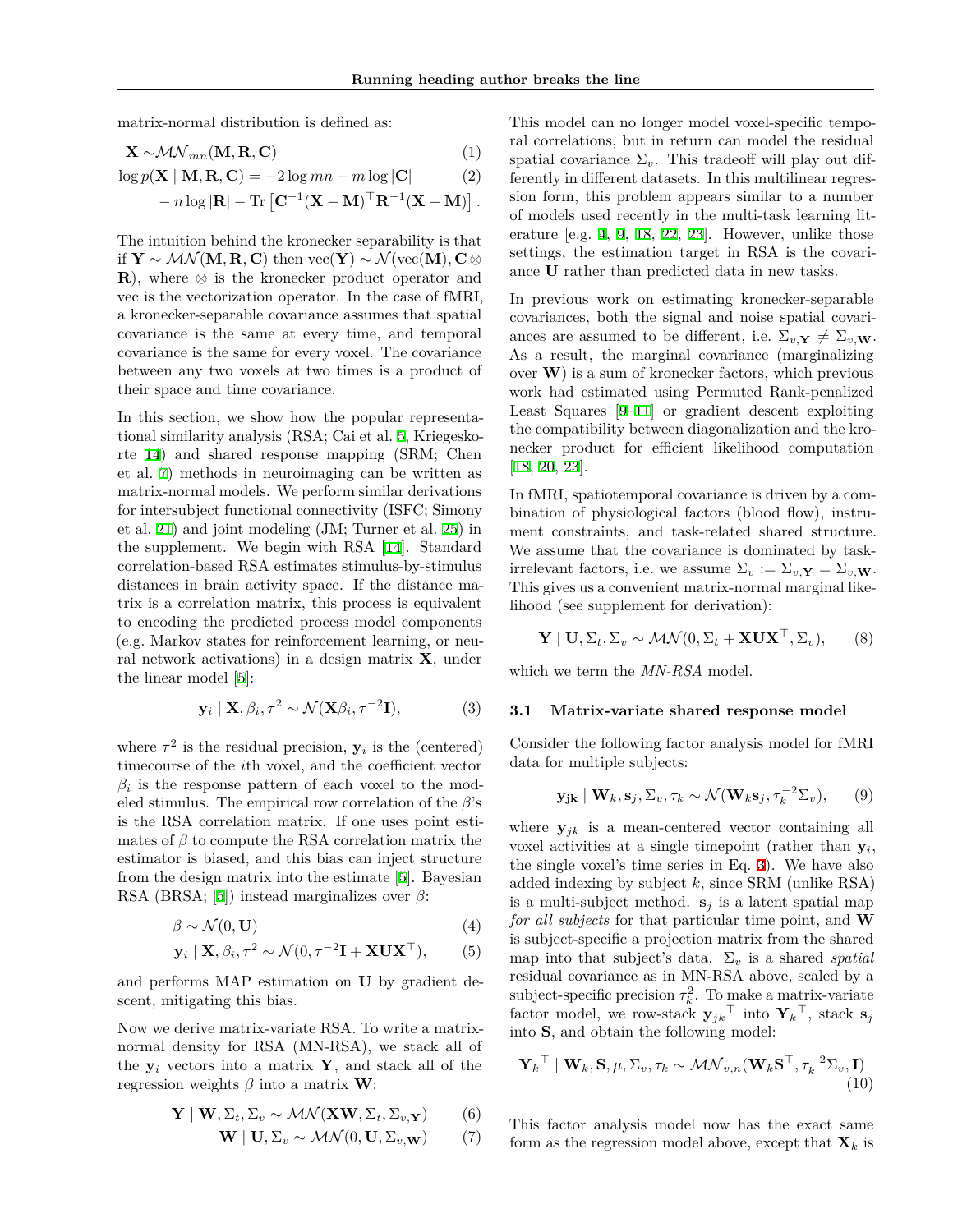observed and **S** is latent. Both of these matrix-variate models now have the exact same form: a mean that is an intercept plus a product of two matrices, one fully-specified covariance, and an identity covariance.

We drop the subject indices by row-stacking all of the subject timecourses  $X_j$  into X and weights  $W_j$ into **W**, and introducing a subject covariance  $\rho$  := diag( $\tau_1^{-2}, \tau_1^{-2}, \ldots, \tau_n^{-2}$ ):

$$
\mathbf{S} \sim \mathcal{MN}(0, \Sigma_s, \Sigma_t) \tag{11}
$$

$$
\mathbf{W} \sim \mathcal{MN}(0, \rho \otimes \Sigma_v, \Sigma_w) \tag{12}
$$

$$
\mathbf{X} \mid \mathbf{W}, \mathbf{S}, \Sigma_t, \Sigma_v, \rho \sim \mathcal{MN}(\mathbf{WS}, \rho \otimes \Sigma_v, \Sigma_t), \quad (13)
$$

giving us the  $MN\text{-}SRM$  model<sup>[1](#page-3-1)</sup>. The covariances  $\Sigma_w$ ,  $\Sigma_s$  are both set to **I** to regularize the model. The model implies that all subjects share a latent timecourse **S**, as well as temporal and spatial noise covariances  $\Sigma_v, \Sigma_t$  that are scaled independently for each subject<sup>[2](#page-3-2)</sup>. In practice, we restrict the form of both the spatial and temporal residuals to be diagonal or autoregressive, since estimating unconstrained  $\Sigma_v, \Sigma_t$  is still intractable at fMRI scale.

If  $\Sigma_t = \Sigma_v = \mathbf{I}$  and  $\mathbf{W}_k^\top \mathbf{W}_k = \mathbf{I}^\top \forall k$ , this MN-SRM model is exactly the SRM model. However, in the MN formulation, we see that we have two marginalization choices: the first is marginalizing over the shared timecourse **S**, as SRM does, and the second is marginalizing over the mappings **W** instead. We choose the latter marginalization, which only estimates *tk* parameters (*t* timepoints, *k* features) rather than the *vnk* parameters estimated by the original SRM method, which is appealing because for whole-brain analyses  $v \gg t$ . It also replaces the strong orthonormal constraint on **W** with a weaker Gaussian prior. This is a theoretically desirable property for the following reason: if the true data is not generated with orthonormal **W** per subject, forcing an orthonormal **W** makes **S** counter-rotate against it. With a single subject **W***⊤***W** = **I** w.l.o.g., but with multiple subjects, the best **S** for each subject is rotated differently to maintain orthonormality for that subject, giving a worse group **S**. We later validate this intuition empirically in our reconstruction task.

# <span id="page-3-0"></span>**4 Estimation and the matnormal prototyping tool**

We leverage the shared structure of MN models to develop a unified framework for estimation using Python

and the Tensorflow library. The implementation is flexible in the specification of residual covariances: for a (spatial or temporal) covariance  $\Sigma$ , the API only requires implementations of Σ *<sup>−</sup>*1**<sup>X</sup>** and log *<sup>|</sup>*Σ*<sup>|</sup>* given **X** for efficient computation of marginal likelihoods marginalizing in either the row or column direction. This gives users the ability to choose the noise model complexity relative to the size of their data – or the ability to explore a large number of models with simple noise quickly before selecting a more complex noise model for later analysis.

All other routines are automatically derived from these, including marginalization that automatically leverages efficiencies derived from non-marginal covariance structures using the Woodbury and Sylvester lemmas. The amount of shared code allows, for example, MN-RSA to be implemented in only 50 lines of python code. We have implemented isotropic, diagonal, full rank, AR(1) kernel, squared exponential kernel, and Kronecker factored covariances. That is, we can further factor the spatial covariance  $\Sigma_v$  into  $\Sigma_z \otimes \Sigma_y \otimes \Sigma_x$ , where *x*, *y*, *z* are the spatial dimensions. Using kronecker-factored spatial covariances in fMRI is challenging because, since the brain is not a perfect cube, the masking of voxels that do not contain brain partially violates the kronecker structure. We address this challenge by developing a fast algorithm for the inverse and determinant of a masked kronecker-factored covariance (detailed in the supplement), increasing the toolbox's utility to a wider variety of fMRI datasets. We also include example implementations of MN (multilinear) regression, MN factor analysis MN-RSA, and MN-SRM.

Using this toolbox, we can perform maximum marginal likelihood estimation using gradient descent, leveraging gradients automatically computed with Tensorflow and our covariance API for rapid prototyping. In practice, this is sufficient for single-subject estimates, and our results for MN-RSA below are all using gradient descent.

Directly maximizing the marginal likelihood for group models such as MN-SRM is substantially slower because RSA is fit to a single subject whereas SRM is fit to a ten subjects or more, an order of magnitude more data. To mitigate this issue, we derive an efficient expectation conditional maximization (ECM) algorithm for learning MN-SRM, which estimates the sufficient statistics of **S** in the E-step and performs conditional maximization updates of the remaining parameters in the M-step. When estimating MN-SRM using ECM in our toolkit, we can still impose structure on  $\Sigma_v$  and  $\Sigma_t$ , however only certain constraints allow closed-form covariance updates. Due to space constraints we delegate the ECM derivation to the supplementary mate-

<span id="page-3-1"></span><sup>&</sup>lt;sup>1</sup>we omit the spatial mean  $\mu_j$  in the derivation for brevity, though not in the implementation

<span id="page-3-2"></span><sup>2</sup>Since a kronecker-structured covariance is determined only up to a constant, the scale on  $\Sigma_t$  and  $\Sigma_v$  is isomorphic, except that by scaling  $\Sigma_v$  we make the remainder of the derivation more straightforward.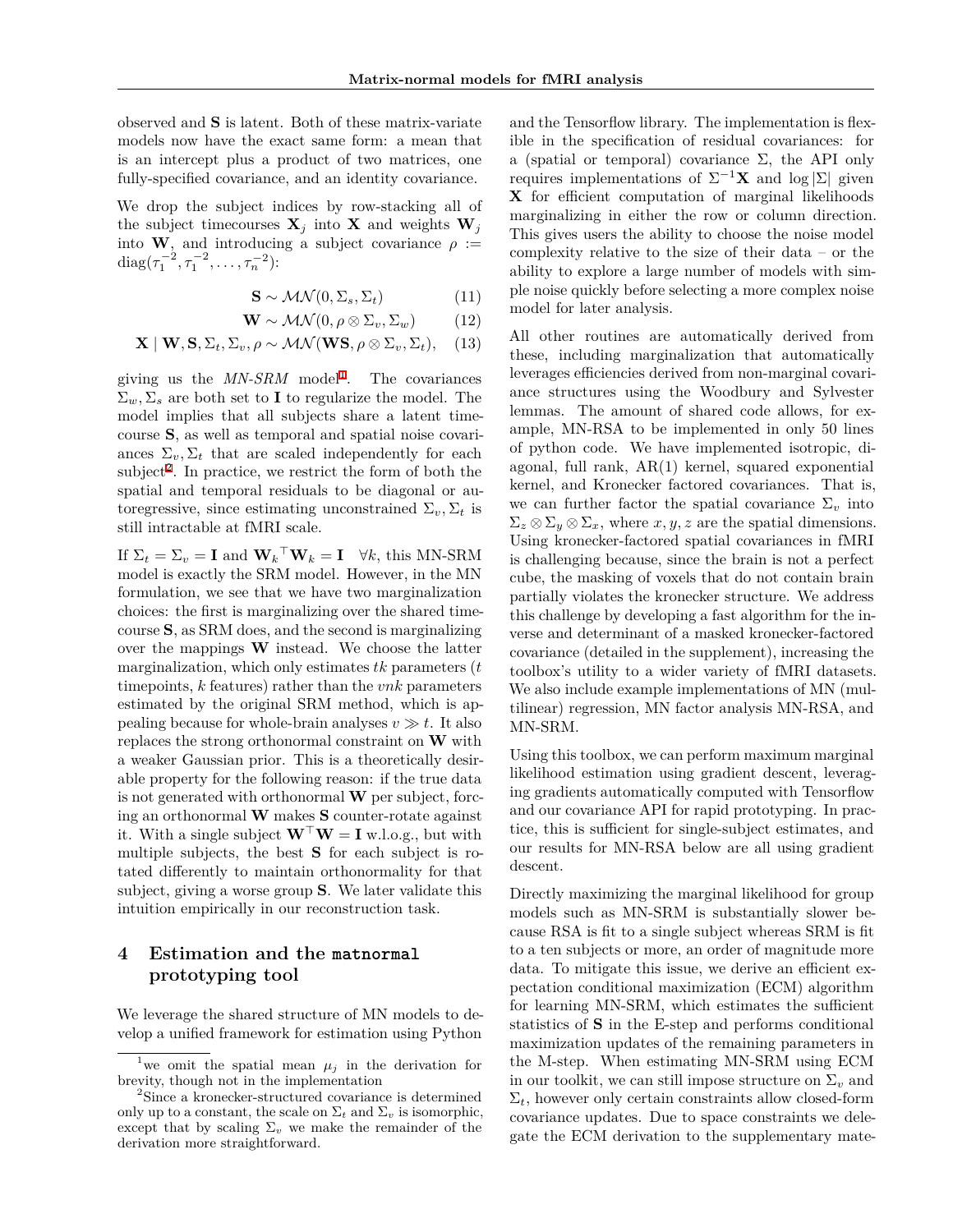rial. The algorithm does not exploit any special properties of MN-SRM relative to other MN models, and should be applicable to them with minor changes.

### <span id="page-4-0"></span>**5 Results**

We validate the MN framework for fMRI by exploring the behavior of MN-RSA and MN-SRM in simulations and real data. To demonstrate the accuracy of MN-RSA, we explore its performance on synthetic data. Our focus on synthetic data is because neither out-of-sample prediction nor real-data ground truth for RSA is well-defined in the literature, with the standard measure for evaluating RSA methods comparing the estimated covariance to a behaviorally relevant matrix. Since RSA matrices consistent with behavior can arise due to estimator bias alone [[5](#page-8-2)], this metric is not useful. We do show MN-RSA performance on real data to verify that it does not recover spurious correlations when the design matrix and brain data are unrelated, and highlight the need for the field to develop better predictive validation metrics for covariance estimation.

For MN-SRM, we perform two experiments. The first is an out-of-sample reconstruction experiment testing whether the shared response we recover can reconstruct a new subject's data. The second is using MN-SRM for feature extraction with the goal of classification. We fit all of the models using the Brain Imaging Analysis Kit (BrainIAK, <http://brainiak.org>), which also includes implementations of our methods.

### **5.1 MN-RSA**

For the MN-RSA experiment we compare BRSA [[5\]](#page-8-2) against MN-RSA with diagonal spatial covariance temporal covariance consisting of an AR(1) component, plus a low-rank matrix with the rank set to 15. For the spatial variance, the intuition is that by learning the variance of each voxel we can better tune SNR. For temporal covariance, AR(1) is simple, expressive and comparable to BRSA. We excluded naive RSA from this comparison because of its known bias, and since BRSA has been shown to achieve superior performance [\[5](#page-8-2)].

**Experiment 1: synthetic data** We generated synthetic data using the BRSA example in the brainiak package. This synthetic dataset has AR(1) noise in the temporal domain, spatial noise generated from a gaussian process, and a number of design-irrelevant timecourses included. Thus, it violates both models' assumptions, and includes spatial structure that is challenging for non-matrix-variate models to handle. The synthetic datasets included two different SNR levels, three different numbers of timepoints known in



<span id="page-4-1"></span>Figure 1: **MN-RSA performs better at larger numbers of voxels and lower SNR.** For smaller datasets (e.g. 400 voxels; not shown) and larger SNRs, BRSA performs better. The improved performance of MN-RSA is enabled by not modeling temporal noise independently for each voxel.

the field as 'TRs' (equivalent to 1, 2, and 4 runs of the experiment), and two different numbers of voxels (2500, 10000) to show how the algorithms scale with noise, time, and space. We replicated each combination 10 times. Each model was run and timed separately on a full node of a compute cluster with two Intel<sup>®</sup> Xeon<sup>®</sup> E5-2670 processors at 2.6 GHz with hyper-threading enabled. The deviation from ceiling performance on simple synthetic training data suggests that these methods are not overfitting. MN-RSA is up to 10x faster than the reference implementation of BRSA (estimated using BFGS) on the largest problems (figure in supplement).

Fig. [1](#page-4-1) shows estimated root-mean-squared-error (RMSE) performance against the true correlation matrix for the different numbers of voxels, TRs, and SNRs. MN-RSA obtains lower RMSE than BRSA in most settings, with the difference being particularly stark at larger problem sizes. In addition, because it estimates fewer parameters, MN-RSA can be up to 10x faster on the same hardware for large-scale problems.

<span id="page-4-2"></span>**Experiment 2: null data** As noted above, there is no ground truth evaluation or RSA, and has been shown to recover spurious results under the null hypothesis when there is structure in the design matrix (for conventional RSA) or model mismatch in noise co-

# RMSE (synthetic ground truth)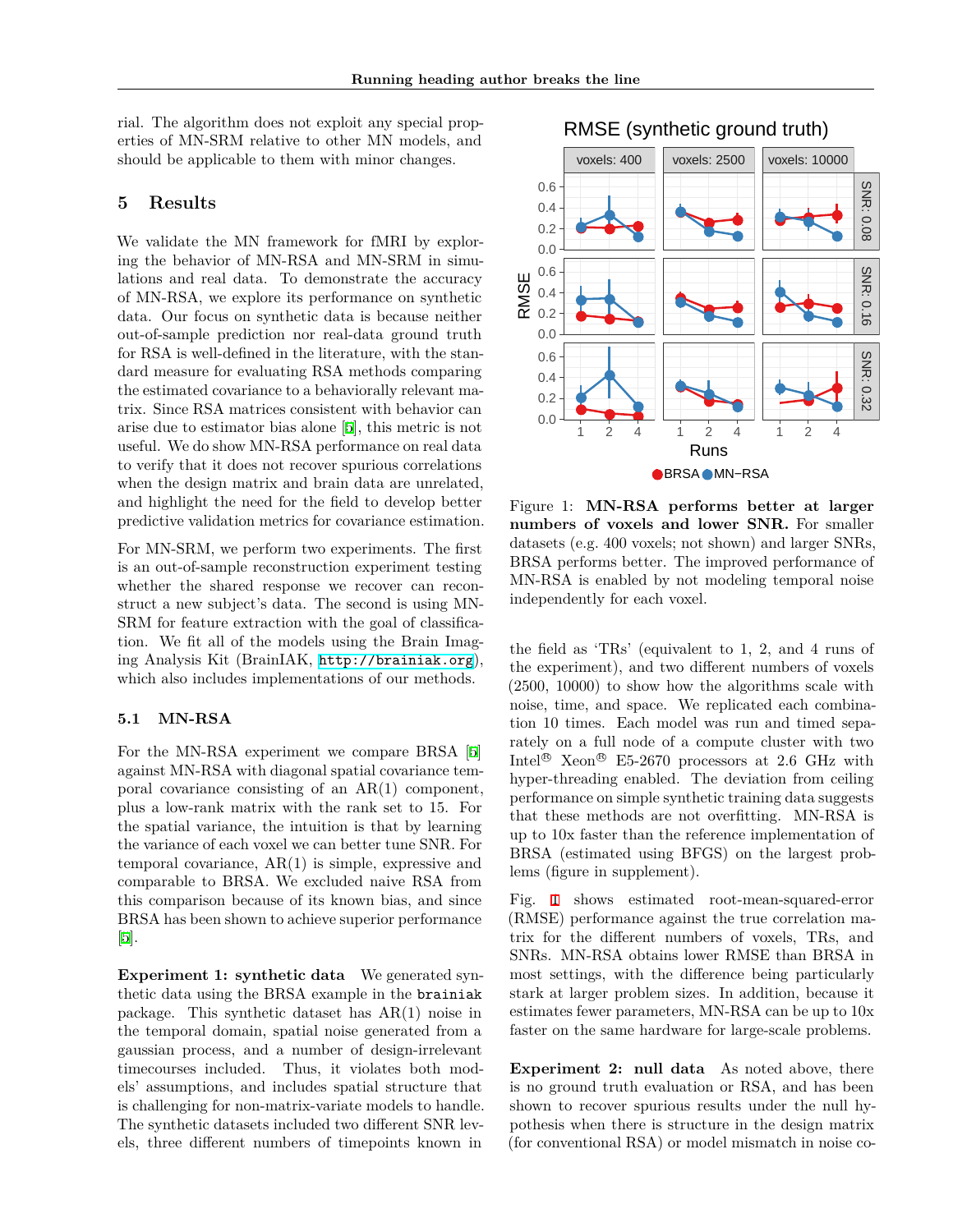variance (for all RSA methods) [\[5](#page-8-2)]. Consequently, an important evaluation of RSA methods is their behavior under the null hypothesis, i.e. where no signal is expected to exist.

In this experiment, we use a real resting state dataset [\[26](#page-9-4)] in which subjects are not given a task, with a random temporally contiguous window of 186 TRs selected from each participant and a lateral occipital cortex region of interest (ROI). With this resting state dataset, we used the same design matrix as in the experiment above, which is completely unrelated to the dataset. We show two example subjects' RSA covariance matrices under all three methods in Fig. [5.1,](#page-4-2) and the remainder in the supplement. Since MN-RSA estimates both the low-rank temporal structure and the **U** matrix simultaneously, it is capable of assigning next to zero variance to **U** if the design matrix is unrelated to the data. This feature means that for most subjects under the null hypothesis, **U** correctly approaches 0, and the RSA correlation matrix is clearly degenerate, in contrast to RSA and BRSA, both of which produce the appearance of structure. In the supplement, we also show the distribution of the elements of the estimated RSA matrix for each subject, with a clear spike at zero in a majority of subjects only for MN-RSA, showing that it is the most conservative method under the null hypothesis.

### **5.2 MN-SRM**

We test two variants of MN-SRM. The first sets  $\Sigma_v =$  $\Sigma_t = I$ , differing from SRM only in the marginalization direction and the removal of the orthonormality constraint on **W**. Since it has the same relationship to SRM that dual probabilistic PCA [[15\]](#page-8-15) has to PCA, we call it dual probabilistic SRM (DP-SRM). The second variant, MN-SRM, uses the diagonal  $\Sigma_v$  and AR(1)  $\Sigma_t$ we used for MN-RSA, above. We compare these models to SRM, as well as to ICA as a naive baseline. For these experiments, we use the *raider* [\[13](#page-8-6)] and *sherlock* [\[6](#page-8-16)] datasets (see Tab. [1](#page-6-1)for detail).

**Experiment 3: out of sample reconstruction** To test each model's ability to recover the shared latent time-course, we perform a held-out reconstruction experiment. We fit the factorization methods on all but one subject with 10, 30, or 50 features, and then learn a projection from the shared time-course into that new subject. Our loss metric is the reconstruction error of the held out subject's data using the estimated shared time-course, and the new subject's map. In both, we use the portion of the dataset where subjects watched the same movie (Raiders of the Lost Ark, and an episode of BBC's Sherlock).

Fig. [3](#page-7-0) shows that the reconstruction error of both MN

methods is consistently lower than that of SRM in the *raider* dataset, and lower in all but the smallest numbers of features in the *sherlock* dataset. The improvement of MN methods over SRM validates our assertion that we should be able to more effectively fit our model by marginalizing over a larger number of parameters, and shows that benefit of MN models' flexibility in removing the orthonormality constraint on **W**. The relative performance between the MN methods on the two datasets is also interesting: on *raider*, adding the noise covariance modeling improves performance, whereas on *sherlock* it does not. The ultimate reason for this is an interesting scientific question, and provides validation for our approach of flexible noise covariance modeling: there may not be a one-size-fitsall hyperalignment method.

**Experiment 4: feature extraction for classification** One of the primary use-cases for SRM is as feature extraction method for classification. For this reason, and because classification performance was previously used to compare hyperalignment methods [[7](#page-8-0)], we report performance on this task next. In both *raider* and *sherlock*, subjects begin by watching a movie clip, and then perform a cognitive task. SRM and similar methods can be used to learn a projection into a shared space while subjects are watching the same movie stimulus, and then use that learned mapping to project fMRI data recorded during the cognitive task. For *raider* this task was viewing one of 7 possible images, and for *sherlock* it was free-recalling scenes in the movie. We train a linear SVM to discriminate between the images subjects viewed in *raider*, and between the scenes in *sherlock*.

Fig [4](#page-7-1) shows that in spite of our methods' better performance on the reconstruction task, their ability to extract features useful for linear classification lags behind the original SRM method. Note however that neither method is designed for post-hoc linear classification. Rather, both methods are designed to do unsupervised learning of a latent space that explains the shared variance across subjects based on the training data. By that metric our method outperforms SRM and differences in classification performance must be incidental.

The fact that SRM does better on classification suggests that there is movie-specific variability that exists across subjects but is nevertheless unrelated to the classification task. It is possible that the orthonormality constraint regularizes the solution for W away from subspaces explaining variability specific to the training movie, leaving the proportion of variability explained lower, while providing a higher SNR for information relevant to classification. However, this need not be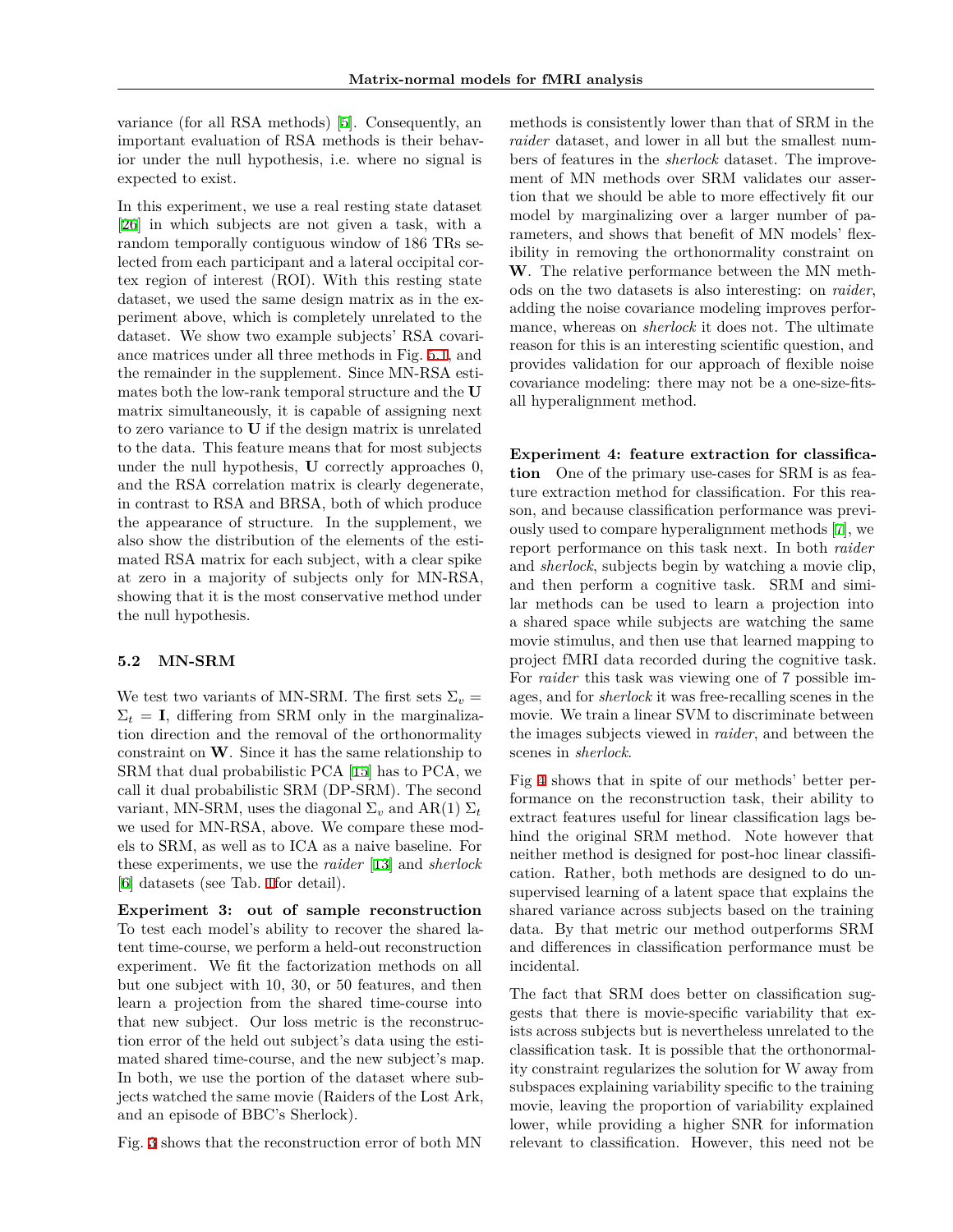

Figure 2: **MN-RSA is the only method that delivers obviously degenerate results under the null.** Estimates for all but three of the subjects look like subject 2 for MN-RSA, BRSA estimates all look homogeneous, and naive RSA estimates are about evenly split between finding low rank structure like subject 1 and not finding it like subject 2.

| Dataset        | Subis. |       | TRs Region of Interest   | <b>Voxels</b> |
|----------------|--------|-------|--------------------------|---------------|
| sherlock $[6]$ | -16    | 1976- | Posterior Medial Cortex  | 813           |
| raider $[13]$  | 10     | 2203  | Ventral Temporal Cortex  | 1000          |
| $HCP$ [26]     | 29     | 186-  | Lateral Occipital Cortex | <b>2000</b>   |

Table 1: fMRI dataset properties used for experiments 2, 3, and 4. We thank the authors for sharing their data.

the case and it is an empirical question as to why the orthogonality constraint confers this property.

### <span id="page-6-0"></span>**6 Discussion and conclusion**

Probabilistic multivariate analyses of fMRI data are a promising direction of research, combining the interpretability previously associated with univariate analyses with the power of multivariate approaches. However, advances tend to proceed independently of each other, with distinct methods and algorithms for different problems. At face value this is not surprising as they have substantial differences: SRM and TFA are unsupervised, while BRSA and ISFC are supervised; BRSA and ISFC are somewhat unusual in seeking the correlation matrices of latent variables, whereas SRM is more conventionally concerned with latent space projection, and TFA with inferring brain networks. In addition, they all use distinct fitting techniques: gradient-based maximum marginal likelihood for BRSA, expectation-maximization for SRM, <span id="page-6-1"></span>and variational inference for TFA.

We showed how some of these methods can be viewed as closely related matrix-variate models, and how the matrix-variate view allows us to simultaneously model spatial and temporal noise covariances in both methods. In neuroscience, such models have been applied to MEG/EEG data [\[19](#page-8-17)], as well as non-latent models for fMRI data [[12\]](#page-8-18), with some evidence that a separable covariance is a reasonable approximation to fMRI data even though voxel temporal correlations vary with spatial location. Our work contrasts with this previous work both in its unification of distinct methods, and in bringing matrix-variate latent variable models to fMRI analysis more broadly.

In the MN view, we can show the relationship of some supervised fMRI analysis methods (RSA and ISFC) to multi-task regression and more broadly to kroneckerstructured covariance models. Such models have been applied in areas as diverse as recommendation systems [\[2](#page-8-19)], environmental science [[8,](#page-8-20) [24\]](#page-9-5), MIMO chan-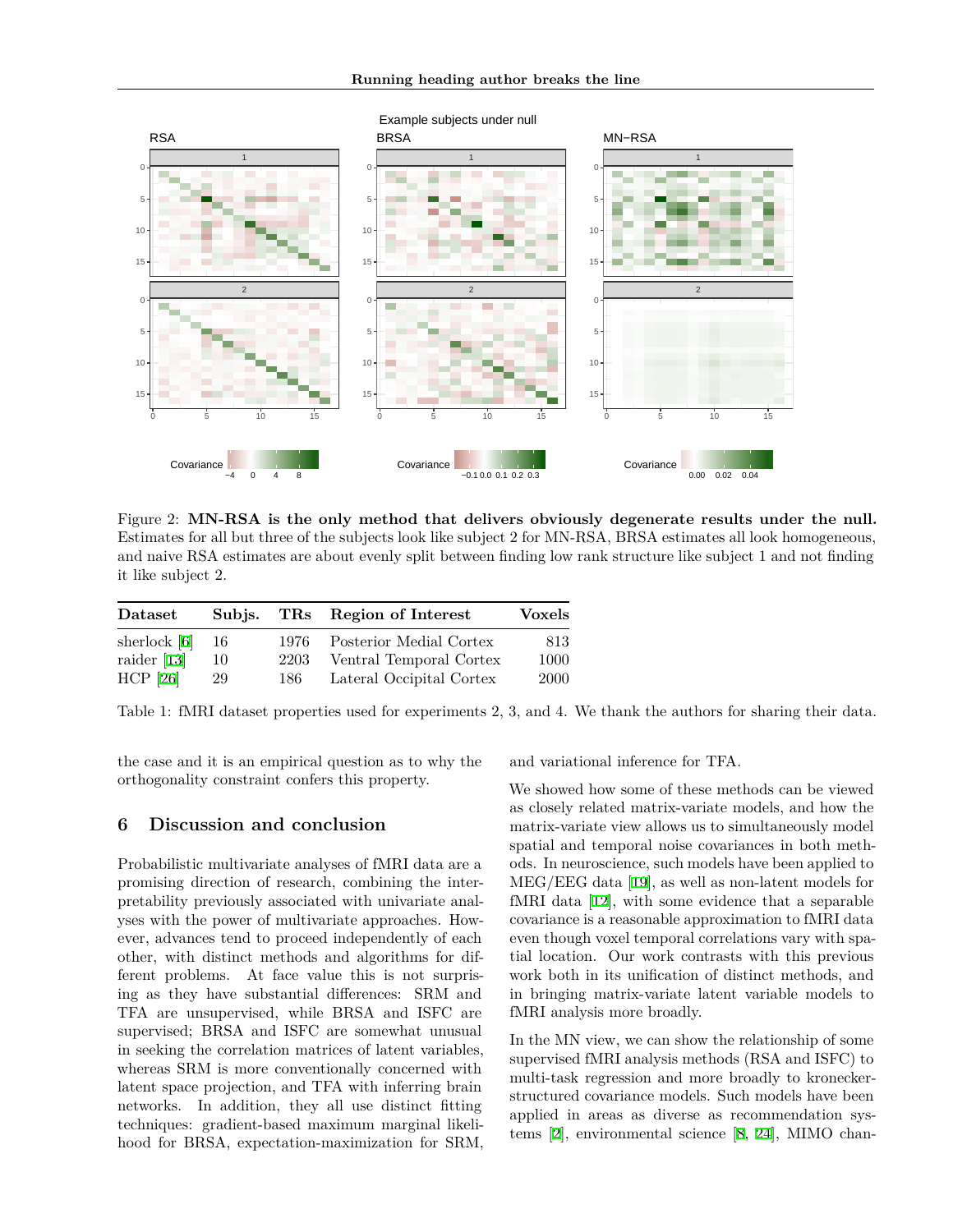

<span id="page-7-0"></span>Figure 3: **MN-SRM and DP-SRM reconstruct the same or better than SRM and ICA.** All models are trained on n-1 subjects, and the shared timecourse used to reconstruct the *n*th subject. Plotted are means and standard error across subjects.



<span id="page-7-1"></span>Figure 4: **MN-SRM and DP-SRM approach SRM performance in feature extraction, while relaxing the orthonormality constraint on W.** We train the SRM on all subjects watching a movie, and project the other task data into a shared space for classification. Plotted are means and error bars of out-of-sample prediction across subjects. The dashed line is chance performance.

nel behavior [[27,](#page-9-6) [28](#page-9-2)], collaborative filtering [[31\]](#page-9-7), compiler performance prediction and student test score modeling [[4\]](#page-8-9), video understanding [\[11](#page-8-13)], and genomics [\[18](#page-8-11), [23,](#page-9-3) [30\]](#page-9-8). However, in contrast to this existing work (and especially [\[18](#page-8-11), [23](#page-9-3)], which is closest to our contribution), the nature of fMRI noise admits simpler noise covariance assumptions that in turn yield different techniques for efficient likelihood computation, and a novel expectation-conditional-maximization algorithm.

In addition to our theoretical contribution, we provided a software package for estimating the above models that allows for flexible assumptions about noise covariance, and provided evidence that for best performance, noise covariance assumptions may need to be adjusted for different datasets and tasks.

Our experiments also revealed opportunity for future work. For example, MN-RSA performed worse than the previous method at larger numbers of TRs and

smaller numbers of voxels (figure not shown), we suspect partially because of our method's inability to model different noise covariances for each voxel. Alternatively, it may exploit the connection between RSA and multi-task regression apparent in the matrixvariate formalization to bring techniques from multitask regression to this latent covariance estimation problem. Likewise, while MN-SRM performed better at reconstruction than SRM, it did not produce features that improved classification performance. A broader exploration of noise models may help here, but we suspect that the true next gain may come from using the matrix-variate view to bring SRM and RSA even closer together into a unified formalism. Regardless, our toolkit will enable rapid prototyping as we progress in this domain.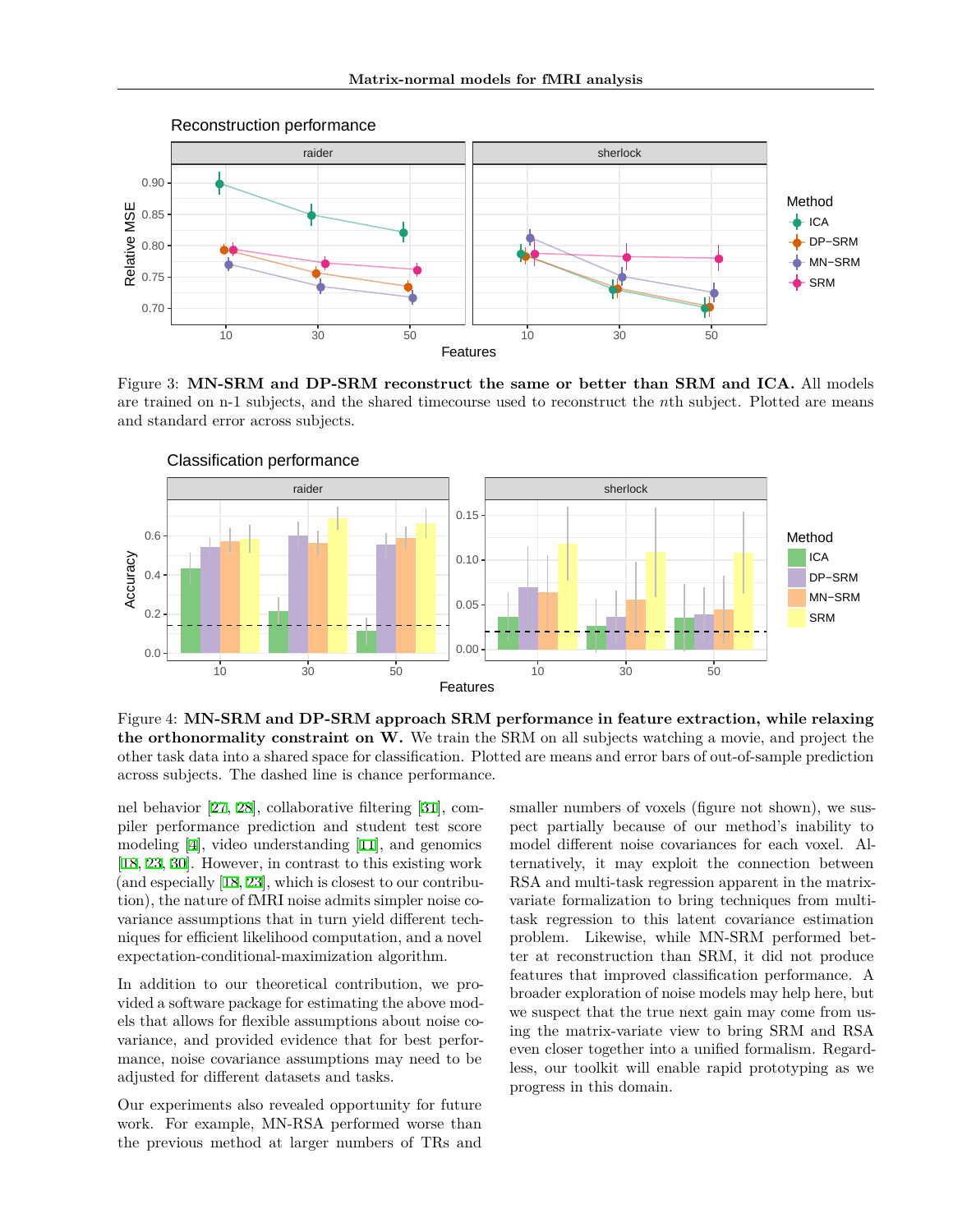# **References**

- <span id="page-8-4"></span>[1] M. Abadi, A. Agarwal, P. Barham, E. Brevdo, Z. Chen, C. Citro, G. S. Corrado, A. Davis, J. Dean, M. Devin, S. Ghemawat, I. Goodfellow, A. Harp, G. Irving, M. Isard, Y. Jia, R. Jozefowicz, L. Kaiser, M. Kudlur, J. Levenberg, D. Mané, R. Monga, S. Moore, D. Murray, C. Olah, M. Schuster, J. Shlens, B. Steiner, I. Sutskever, K. Talwar, P. Tucker, V. Vanhoucke, V. Vasudevan, F. Viégas, O. Vinyals, P. Warden, M. Wattenberg, M. Wicke, Y. Yu, and X. Zheng. {TensorFlow}: Large-Scale Machine Learning on Heterogeneous Systems, 2015.
- <span id="page-8-19"></span>[2] G. I. Allen and R. Tibshirani. Transposable regularized covariance models with an application to missing data imputation. *The Annals of Applied Statistics*, 4(2):764–790, jun 2010.
- <span id="page-8-8"></span>[3] F. Bijma, J. C. De Munck, and R. M. Heethaar. The spatiotemporal MEG covariance matrix modeled as a sum of Kronecker products. *NeuroImage*, 27(2):402–415, 2005.
- <span id="page-8-9"></span>[4] E. Bonilla, K. M. Chai, and C. Williams. Multitask Gaussian Process Prediction. *Nips*, 20 (October):153–160, 2008.
- <span id="page-8-2"></span>[5] M. B. Cai, N. W. Schuck, J. W. Pillow, and Y. Niv. A Bayesian method for reducing bias in neural representational similarity analysis. In D. D. Lee, M. Sugiyama, U. V. Luxburg, I. Guyon, and R. Garnett, editors, *Advances in Neural Information Processing Systems 29*, pages 4951—- 4959. Curran Associates, Inc., sep 2016.
- <span id="page-8-16"></span>[6] J. Chen, Y. C. Leong, C. J. Honey, C. H. Yong, K. A. Norman, and U. Hasson. Shared memories reveal shared structure in neural activity across individuals. *Nature Neuroscience*, 20(1):115–125, dec 2016.
- <span id="page-8-0"></span>[7] P.-H. C. Chen, J. Chen, Y. Yeshurun, U. Hasson, J. Haxby, and P. J. Ramadge. A Reduced-Dimension fMRI Shared Response Model. *Neural Information Processing Systems Conference (NIPS)*, pages 460–468, 2015.
- <span id="page-8-20"></span>[8] M. G. Genton. Separable approximations of spacetime covariance matrices. *Environmetrics*, 18(7): 681–695, nov 2007.
- <span id="page-8-10"></span>[9] K. Greenewald and A. O. Hero. Robust Kronecker Product PCA for Spatio-Temporal Covariance Estimation. *IEEE Transactions on Signal Processing*, 63(23):6368–6378, dec 2015.
- [10] K. Greenewald, T. Tsiligkaridis, and A. O. Hero. Kronecker sum decompositions of space-time data. In *2013 5th IEEE International Workshop on*

*Computational Advances in Multi-Sensor Adaptive Processing (CAMSAP)*, number 2, pages 65– 68. IEEE, dec 2013.

- <span id="page-8-13"></span>[11] K. H. Greenewald and A. O. Hero. Kronecker PCA based spatio-temporal modeling of video for dismount classification. page 90930V, jun 2014.
- <span id="page-8-18"></span>[12] N. V. Hartvig. A Stochastic Geometry Model for Functional Magnetic Resonance Images. *Scandinavian Journal of Statistics*, 29(3):333–353, 2002.
- <span id="page-8-6"></span>[13] J. V. Haxby, J. S. Guntupalli, A. C. Connolly, Y. O. Halchenko, B. R. Conroy, M. I. Gobbini, M. Hanke, and P. J. Ramadge. A Common, High-Dimensional Model of the Representational Space in Human Ventral Temporal Cortex. *Neuron*, 72 (2):404–416, oct 2011.
- <span id="page-8-7"></span>[14] N. Kriegeskorte. Representational similarity analysis connecting the branches of systems neuroscience. *Frontiers in Systems Neuroscience*, 2 (November):4, 2008.
- <span id="page-8-15"></span>[15] N. D. Lawrence. Probabilistic non-linear Principal Component Analysis with Gaussian Process Latent Variable Models. *Journal of Machine Learning Research*, 6:1783–1816, 2005.
- <span id="page-8-1"></span>[16] J. R. Manning, R. Ranganath, K. A. Norman, and D. M. Blei. Topographic factor analysis: A Bayesian model for inferring brain networks from neural data. *PLoS ONE*, 9(5), 2014.
- <span id="page-8-5"></span>[17] K. A. Norman, S. M. Polyn, G. J. Detre, and J. V. Haxby. Beyond mind-reading: multi-voxel pattern analysis of fMRI data. *Trends in Cognitive Sciences*, 10(9):424–430, 2006.
- <span id="page-8-11"></span>[18] B. Rakitsch, C. Lippert, K. Borgwardt, and O. Stegle. It is all in the noise: Efficient multitask Gaussian process inference with structured residuals. *Advances in Neural Information Processing Systems*, pages 1466–1474, 2013.
- <span id="page-8-17"></span>[19] B. Roś, F. Bijma, M. de Gunst, and J. de Munck. A three domain covariance framework for EEG/MEG data. *NeuroImage*, 119:305–315, oct 2014.
- <span id="page-8-14"></span>[20] Y. Saatchi. *Scalable inference for structured Gaussian process models*. PhD thesis, University of Cambridge, 2011.
- <span id="page-8-3"></span>[21] E. Simony, C. J. Honey, J. Chen, O. Lositsky, Y. Yeshurun, A. Wiesel, and U. Hasson. Dynamic reconfiguration of the default mode network during narrative comprehension. *Nature Communications*, 7(May 2015):12141, jul 2016.
- <span id="page-8-12"></span>[22] G. Skolidis and G. Sanguinetti. Bayesian Multitask Classification With Gaussian Process Priors. *IEEE Transactions on Neural Networks*, 22(12): 2011–2021, dec 2011.